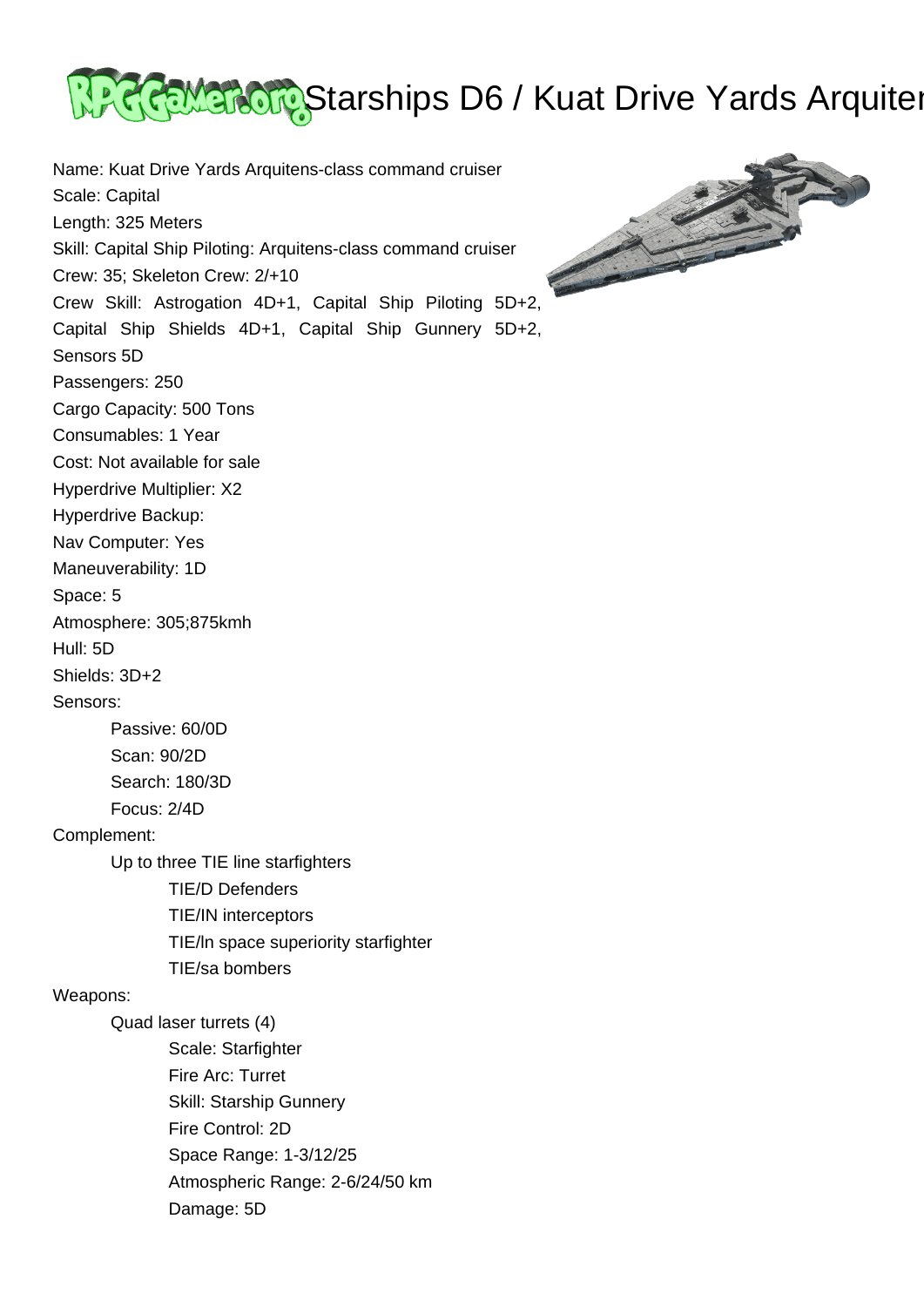Double-barreled turbolaser batteries (2) Scale: Capital Fire Arc: 1 Front/Left, 1 Front/Right Skill: Capital Ship Gunnery Fire Control: 1D+2 Space Range: 1-7/36/75 Atmospheric Range: 3-15/72/150 Km Damage: 5D Concussion missile launchers (2) Scale: Capital Fire Arc: Front Skill: Capital Ship Gunnery Fire Control: 0D Space Range: 1-3/5/70 Atmospheric Range: 2-6/10/140 Km Damage: 7D Tractor beam projector (1) Scale: Capital Fire Arc: Turret Skill: Capital Ship Gunnery Fire Control: 3D Space Range: 1-5/15/30 Atmospheric Range: 2-10/30/60 km Damage: 4D

Description: The Arquitens-class command cruiser, also known as the Imperial light cruiser, was a reworking of Kuat Drive Yards' Arquitens-class light cruiser that was used as a communications ship by the Imperial Navy.

The Arquitens-class command cruiser was a reworking of the Arquitens-class light cruiser manufactured by Kuat Drive Yards for the Imperial Navy, who used the vessel as a communications ship. Although it might have looked like a simple repaint of the light cruiser, the command cruiser had subtle updates in its design, such as an enclosed triangular plating on the engines and the shape of its bridge tower. Measuring 325 meters in length, it was armed with four quad laser turrets, concussion missile launchers and a tractor beam projector. It was protected by deflector shields and equipped with a hyperdrive. The Arquitens-class command cruiser could dock a Sentinel-class landing craft, two TIE/ln space superiority starfighters, two TIE/sa bombers, three TIE/IN interceptors, or two TIE/D Defenders inside its forward prongs. Additional changes made to the command variant also included the removal of the side-mounted turbolaser batteries, which were replaced with eight escape pods. The vessel also had entry ways along the side and near the front of the ship where Imperial jumptroopers could be deployed. The vessels also featured a detention block.

**History**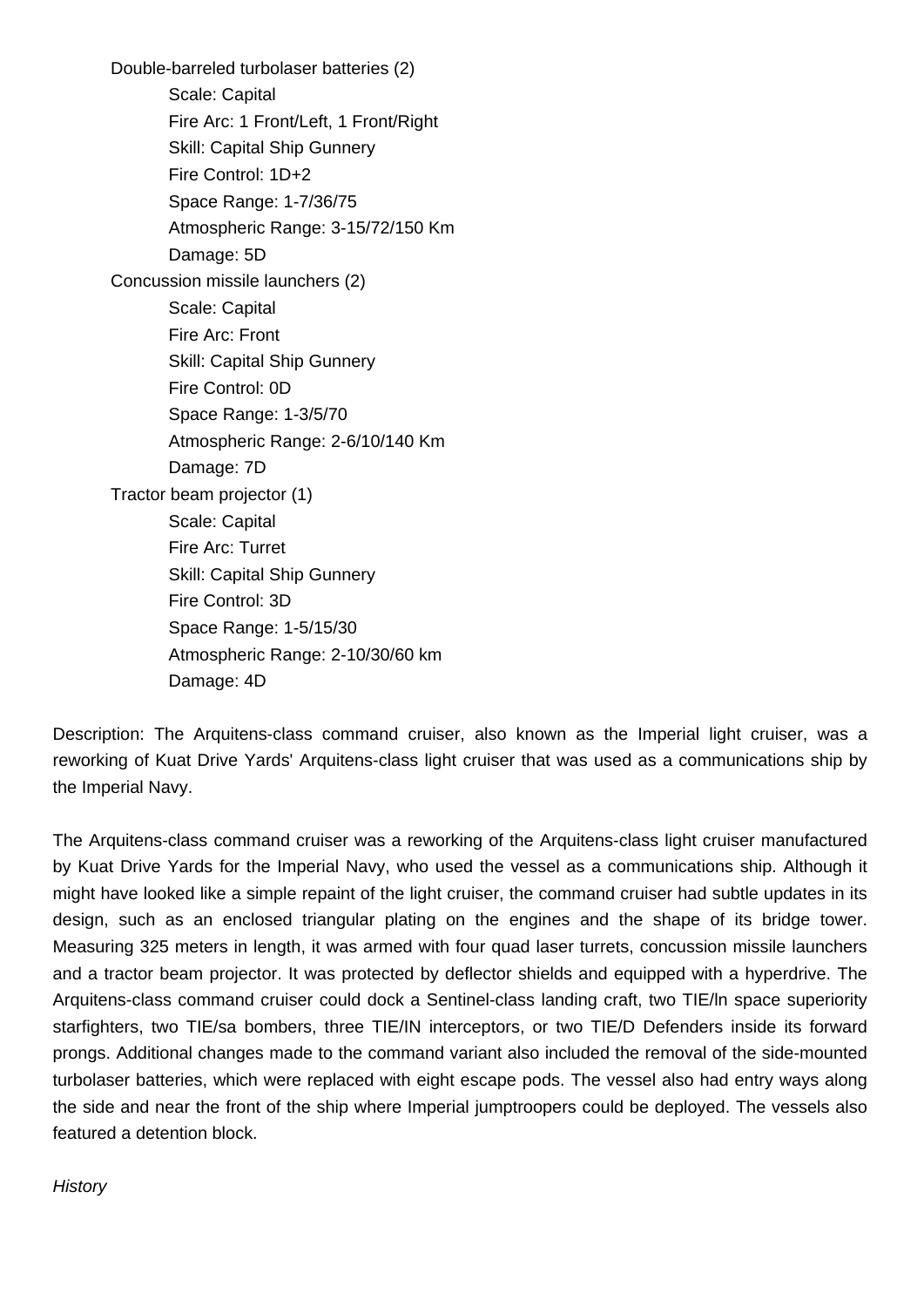About four years before the Battle of Yavin, after Grand Moff Wilhuff Tarkin ordered the destruction of the planet Lothal's Imperial Communications Center, the local Imperial forces used an Arquitens-class command cruiser known as the Tellstar to capture and relay information from surface courier droids brought aboard. It was successfully infiltrated by a team of Lothal-based rebels known as the Spectres to discover the location of Kanan Jarrus, a Jedi who survived the destruction of the Jedi Order at the end of the Clone Wars.

Several command cruisers also responded to attack by Phoenix Cell on an Imperial convoy. Later on, during the blockade of Ibaar, at least three of them worked alongside a pair of Gozanti-class cruisers under the command of Imperial Security Bureau Agent Alexsandr Kallus to preventing Phoenix Squadron from delivering relief supplies to the starving Ibaarans. The Imperial blockade was successful in driving off the first run of Phoenix Squadron, but was broken in the second run when the rebel fleet was joined by the prototype B-wing fighter, which possessed a beam cannon strong enough to pierce the shielding and armored plating of one of the blockades' three Arquitens-classes. The command cruiser's destruction allowed the rebel cell to make their run and drop the relief supplies before jumping into hyperspace once again.

Above the planet Garel, a command cruiser was on patrol in the system until they received word of a theft of a shuttle from Garel City Spaceport and was deployed to investigate. Arriving in orbit above Garel the Imperials found the aforementioned transport docked with the Shadow Caster; opening a channel with the ships, the Imperials demanded them to surrender and prepare for boarding. Unknown to the Imperials, the shuttle was taken by Lothal rebel operative Sabine Wren who specialized in explosives and was working alongside her old friend, the bounty hunter Ketsu Onyo, Sabine devised a plan to escape by overloading the shuttles' hyperdrive while escaping aboard the Shadow Caster. Sabine alerted the Arquitens-class that their ships were damaged and their hyperdrive was in danger of self-destructing; buying the rebels time to plan for an escape on the Shadow Caster. Sabine then planted explosive charges on the shuttles' control panel and re-activated the shuttles' droid pilot, telling him that his ship was going to come under attack by the command cruiser, and suggesting for it to enact emergency protocols to escape destruction. Sabine evacuated aboard the Shadow Caster with Ketsu, Chopper and EG-86 while the GX1 Shuttle was caught in a tractor beam and dragged towards the command cruiser before exploding. The resulting explosion crippled the command cruiser's tractor beam projector, allowing the Shadow Caster to break free and escape into hyperspace.

Two Arquitens-class command cruisers were assigned as an escort detail for the prototype Imperial Interdictor under the command of Admiral Brom Titus while it was undergoing trial runs in the Del Zennis system. During the trial runs, the Interdictor managed to capture the flagship of the Phoenix rebel cell: the Liberator, along with Ezra Bridger and the cells' commanding officer Jun Sato. The victory was short-lived however, as the rebels managed to escape capture and sabotage the Interdictor's gravity wells before escaping back aboard the Liberator. Brom Titus, in a last ditch effort, activated the ship's gravity well to pull the rebels flagship back; but due to Chopper's sabotage to the gravity well generators, the command cruisers were also dragged in towards the Interdictor, crashing into the ship and allowing the Liberator to jump to hyperspace before the Interdictor itself collapsed in on itself and imploded. Agent Kallus arrived shortly afterwards to find Brom Titus in an escape pod, and proceeded to chastise the admiral for not heeding his advice earlier regarding Ezra.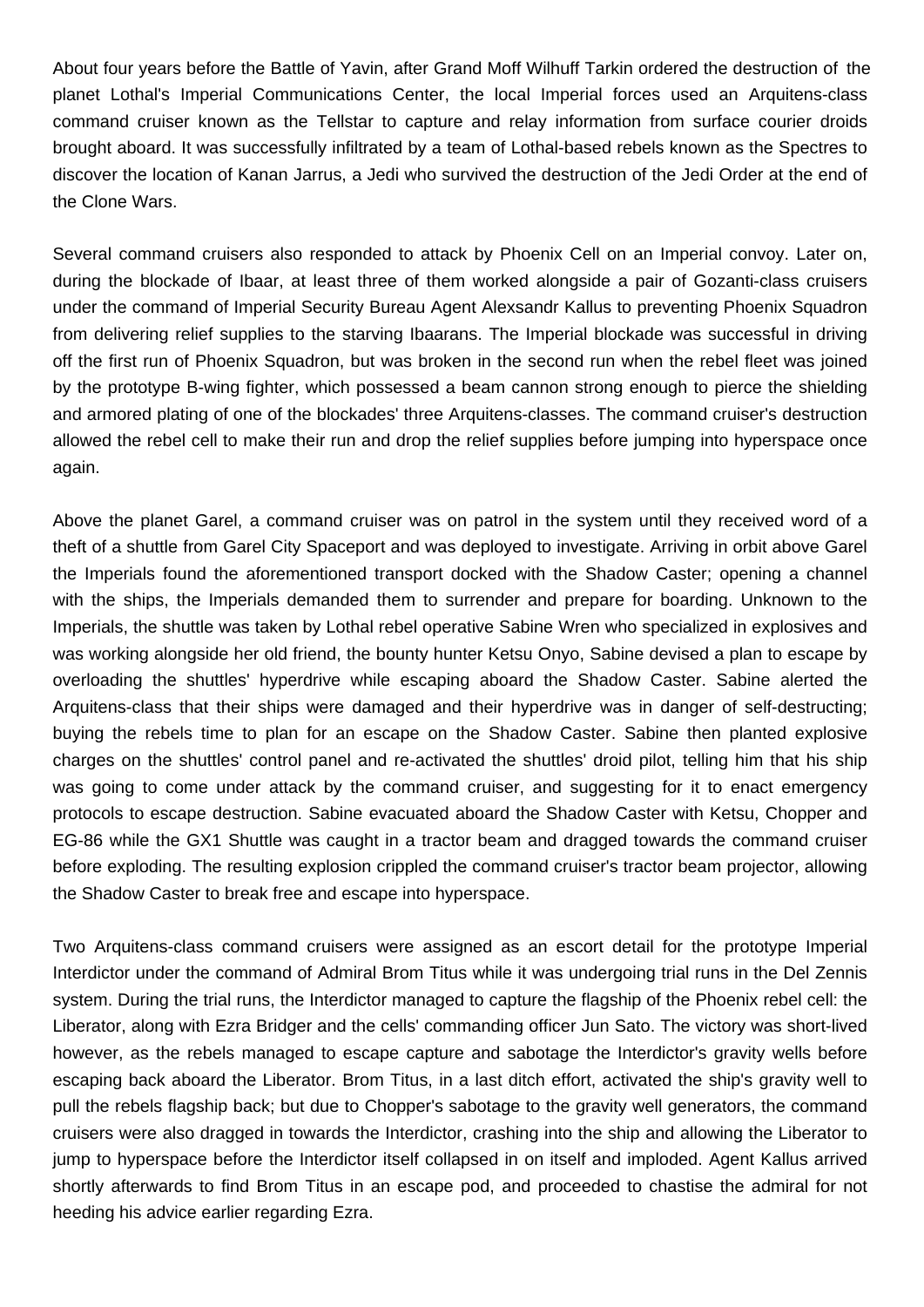Following the revelation of the rebel forces being stationed on Garel, the entirety of the Imperial fleet stationed over Lothal departed, leaving behind a minimal garrison, including at least one command cruiser under the command of Lieutenant Yogar Lyste to oversee the planet in case of another insurgency. Lystes' Imperial cruiser later encountered Princess Leia Organa as she flew in with relief supplies for Lothal on her Sphyrna-class corvettes, which she intended to deliver to Phoenix Squadron; after checking her codes, the Princess was allowed to land on Lothal.

Later, Agent Kallus received word of the Spectres' activity on the planet Nixus and departed with Admiral Kassius Konstantine aboard Kallus' personal command cruiser to intercept the rebels, only arriving into the system mere moments before the Ghost jumped into hyperspace past them. Using the hidden tracker built into Hondo Onaka's communicator he gave to Ezra, Agent Kallus pursued after the Ghost through hyperspace until reaching Wild Space, where he re-encountered the Ghost heading towards an imploded star cluster. Kallus hailed the Ghost offering a chance for the rebels to turn themselves in or be pulled in by the star cluster, only for the Ghost to fly ahead towards the cluster. Kallus ordered the launch of a pair of TIE fighters to try and slow the Ghost down long enough to get them in range of a tractor beam. Due to the Ghost being placed under the influence of Garazeb Orrelios's bo-rifle, however, the ship remained intact while the TIE fighters were both torn to pieces. Seeing the freighter's success in navigating the cluster prompted Kallus to begin a bombardment with the command cruisers' quad laser turrets, only to have the blasts get pulled into the gravity wells of the stars ahead of them. Kallus then ordered the command cruiser to pull back when he began to see dorsal sections of the hull get torn off and pulled into the stars.

Two years before the Battle of Yavin, an Arquitens-class command cruiser intercepted a rebel convoy near Teralov. The cruiser launched three TIE Interceptors which wiped out the convoy. Later, Grand Admiral Thrawn observed Cham Syndulla and the Spectres escape from a trap set by Captain Slavin from the bridge of a command cruiser. He allowed the Ghost to escape because he believed the rebels deserved their victory. Later, Admiral Konstatine commanded a single command cruiser, two Gozanticruisers, and several TIE fighters and bombers during a skirmish over Mykapo. It was badly damaged when the Spectres and Iron Squadron dropped a magno-mine over the cruiser's forward compartment.

Captain Brunson later commanded a command cruiser which attempted to hunt down and destroy the Ghost on Geonosis, sending many jumptroopers to attack. However, the Spectres defeated the jumptroopers and used proton torpedoes to cripple the ship and flee into hyperspace. Lieutenant Yogar Lyste later commanded an Arquitens-class command cruiser stationed above Lothal which captured the rebel operative Ezra Bridger. However, Ezra's capture was a ruse to rescue the rogue ISB Agent Kallus, who had become a rebel agent known as Fulcrum. One command cruiser attempted to capture the rogue senator and rebel leader Mon Mothma but was badly damaged by Gold Squadron. Several command cruisers participated in Thrawn's assault on the planet Atollon, in which they attempted to cut the rebels off.

Soon after the Rebel defeat on Atollon, the Rebel Alliance launched a mission to Jalindi to hijack the outpost there in order to spy on Imperial fleet movements in 1 BBY. This attempt was thwarted by the